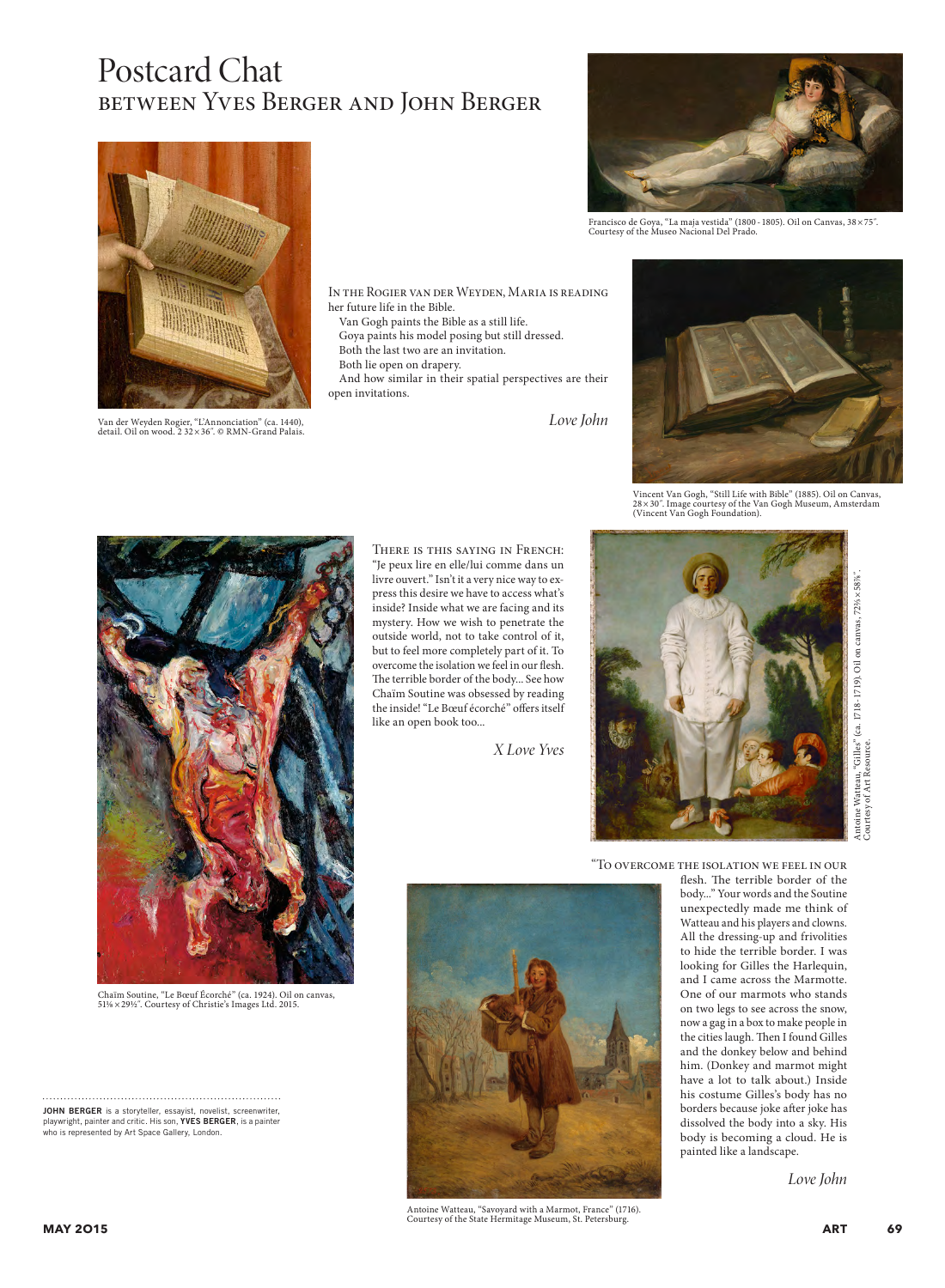Gilles says: "I'm a stranger in a stranger world. I'm here but belong nowhere. I drift in this life of exile." The Savoyard with his marmot, from St. Petersburg, replies: "Cheer up, don't fuss! See the sky today: no drama can happen under this blue. Nothing to worry about: the light won't go down, even when we die."

Over a century later, in New York, Max Beckmann paints a woman wearing a carnival mask. A cigarette in one hand, a clown hat in the other. She says nothing, but her black mask doesn't hide what her eyes tell: "Darling you are as bad as me. Who do you think we are?"

Beckmann was a man of faith. "The great emptiness and enigma of space" he named God. All his life he was trying to enlarge and deepen his knowledge of the world we live in. Light, as it were, was the vehicle for his quest. Drawing, the road. Hence his use of black.

Colors in his paintings come after form. They bring complexity and unexpectedness.

Look at a black and white reproduction: nothing essential is missing. Probably the same is true of Georges Rouault (who was born 13 years before Beckmann and died 8 years after). He too painted actors, clowns, and mythological scenes. He too had a strong faith. To the point that he could paint a sun circled with black.

*X love Yves*



Max Beckmann, "Carnival Mask, Green, Violet, and Pink" (1950).

A few days before I got your Beckmann I received a postcard from Arturo. Here it is. I put Dürer's "Screech Owl" beside Beckmann's "Woman with Mask" and together they made me smile. Their two faces and tummies wink at each other.

Also both paintings present a species.

He is all screech-owls throughout time; she is all women wearing a carnival mask!

And of course this is linked with what you say about outlines, drawing and the use of black.

And this made me think of images which insinuate the opposite. Kokoschka was an exact contemporary of Beckmann's. In Kokoschka nothing is permanent and all is transient.

Even in his self-portrait with his beloved Olda, which is intended as a testimony to their lasting love, every brushstroke is fugitive, fleeting, momentary. And these qualities are a proof that they are alive.

Kokoschka is very different from the Impressionists for whom shifting sunlight was a miracle and a promise. For Kokoschka light is a parting touch. When he was painting an aerial view of the Thames in London, I accompanied him for a moment to the roof from which he was painting it. This was in 1959. And his gaze was like that of a migrant bird about to leave.

*Love John*

"The gaze of a migrant bird about to leave." Yes a gaze which embraces space in such a way that the distant and the nearby are brought together. And this gaze creates a kind of map on which miles or kilometers Zhu Da, who belongs to an ancient Chinese tradition, feels the same but Remember when, as a kid, I stood with you in a phone cabin on a bridge in And watching the water flow beneath our feet I got scared and cried, convinced Zhu Da also drew and painted several species of plants, birds and fishes. (Maybe he even drew a mouse which Dürer's owl would surely have gobbled

> Helene Schjerfbeck, "Self Portrait" (1944). Charcoal and wash tint,  $12\frac{1}{2} \times 9\frac{1}{3}$ . Courtesy of the Didrichsen Museum.

already belonged to the species and the landscape and could not be separated from the rest of the creation. We couldn't be further away from the mindset of modern and postmodern Western culture.

occurred in the same way because the "self"

Hence Giacometti's and Schjerfbeck's self-portraits. Following Kokoschka, they feel it's "departure time." To his future life for Alberto, to her approaching death for Helene. And both look back...

For your pleasure I add a photo of our beloved Käthe Kollwitz next to one of her self-portraits.

> *With love X Yves*

One of the first old master paintings to enthral me and seize my imagination was Poussin's "Et in Ego Arcadia." The three shepherds come upon a tombstone and thus discover that even in carefree sublime Arcadia Death occurs.

pass by like the hours of a day.

It's a question of perception.

that we were drifting away.

up a century and a half later!)

Geneva?

Facing this Kokoschka feels how fugitive light (and life) is!

believes that light and life are eternal and that he is the fugitive!

But to Zhu Da, unlike Dürer, the idea of a self-portrait would never have

Poussin was obsessed by the question of what was and what was not eternal. Let's look at his "Landscape with Saint John on Patmos." John is writing his vision of the Creation and God in a landscape which spans the whole of Time. And I want to compare this with a landscape by Zhu Da.

In the Poussin the trees, the rocks, the distant mountain are painted in such a way as to emphasize their density, solidity and permanence. And in the Zhu Da, by contrast, the trees and rocks and mountains are brushstrokes and gestures. His vision is calligraphic.



Nicholas Poussin, "Landscape with Saint John on Patmos" (1640). Oil on canvas, 39½ × 53%". Courtesy of the the Art Institute of Chicago, A. A. Munger Collection.

At the same time both landscapes are full of a sense of space, distance, nearness and permanence. Both question the



notion of eternity. But what Creation means to each of them is very different.

For Zhu Da, God has written the world and he transcribes it; for Poussin, God has moulded the world and he measures it.

For Zhu Da there are no horizons but only pages and the spaces between words which are wisdom.

For Poussin there is an encompassing emptiness which has to be filled with prayers and angels.

In their later work Giacometti will become, within the European tradition, a kind of calligrapher. And Helene Schjerfbeck a kind of keener.

*Love John*

Zhu Da, "Au dessus de fleuve" (ca. 1702 - 3). Ink on satin, 13% × 22%". Courtesy of the Honolulu Museum of Art.

**国BROOKLYN RAIL**